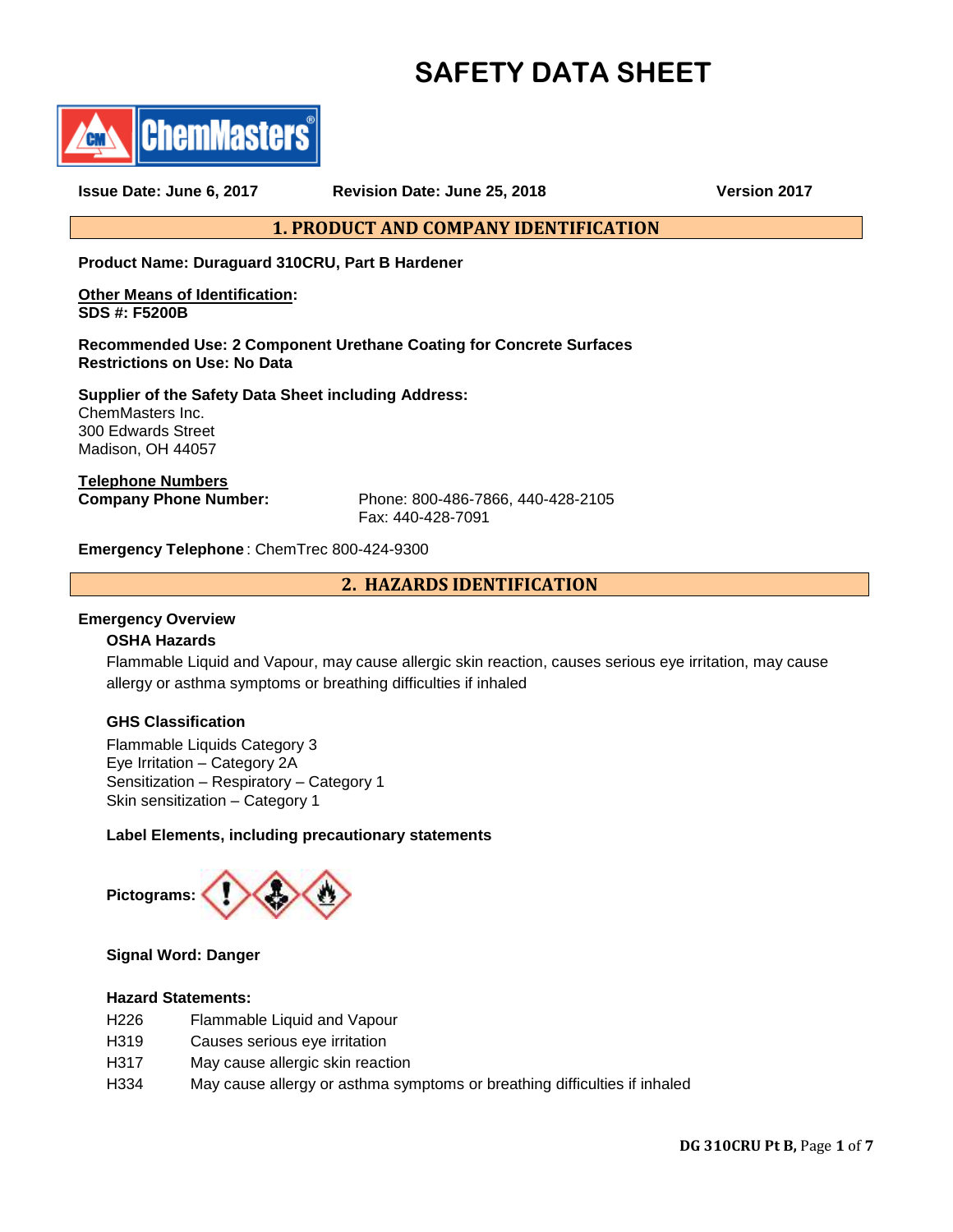## **Precautionary Statement(s)**

## **Prevention:**

- P210 Keep away from heat, hot surfaces, sparks, open flames and other ignition sources. No smoking
- P233 Keep container tightly closed.
- P240 Ground and bond the container and receiving equipment.
- P241 Use explosion-proof electrical/ventilating/lighting equipment.
- P242 Use non-sparking tools.
- P243 Take action to prevent static discharges.
- P261 Avoid breathing dust/fume/gas/mist/vapours/spray.
- P264 Wash skin thoroughly after handling
- P272 Contaminated work clothing should not be allowed out of the workplace
- P280 Wear protective gloves/protective clothing/eye protection/face protection.
- P284 In case of inadequate ventilation wear respiratory protection

## **Response:**

| P303+P352 | IF ON SKIN: Wash with plenty of soap and water.                                                       |
|-----------|-------------------------------------------------------------------------------------------------------|
| P333+P313 | If skin irritation or rash occurs: Get medical advice/attention                                       |
| P362+P364 | Take off contaminated clothing and wash before reuse                                                  |
| P304+P340 | IF INHALED: Remove person to fresh air and keep comfortable for breathing.                            |
| P342+P311 | If experiencing respiratory symptoms: Call a POISON CENTER/doctor.                                    |
|           | P305+P351+P338 IF IN EYES: Rinse cautiously with water for several minutes. Remove contact lenses, if |
|           | present and easy to do. Continue rinsing.                                                             |
| P337+P313 | If eye irritation persists: Get medical advice/attention.                                             |
| P370+P378 | In case of fire use, dry chemical, alcohol resistant foam, halon or carbon dioxide to                 |
|           | extinguish.                                                                                           |

**Storage:** P403+P235+P233 Store in a well-ventilated place. Keep cool. Keep container tightly closed.

**Disposal:** P501 Dispose of contents/container in accordance with local/regional/national regulations.

**Hazards not otherwise classified:** None Known

## **3. COMPOSITION/INFORMATION ON INGREDIENTS**

## **Component**

Hexane, 1,6-diisocyanato-, homopolymer CAS#: 28182-81-2 59.5-60% 2-methoxy-1-methylethyl Acetate CAS#: 108-65-6 40% Hexamethylene Diisocyanate CAS#: 822-06-0 <0.2%

Ingredients not listed on this safety data sheet are considered to be non-hazardous according to OSHA 1910.1200 or are not present above their cutoff levels. Where a range is displayed, the exact percentage of composition has been withheld as a trade secret.

## **4. FIRST AID MEASURES**

## **First Aid Measures**

General Advice: Consult a physician. Show this safety data sheet to the doctor in attendance. Move out of dangerous area.

**Inhalation:** IF INHALED: Remove person to fresh air and keep comfortable for breathing. If experiencing respiratory symptoms: Call a POISON CENTER/doctor.

**Eye Contact:** IF IN EYES: Rinse cautiously with water for several minutes. Remove contact lenses, if present and easy to do. Continue rinsing. If eye irritation persists: Get medical advice or attention.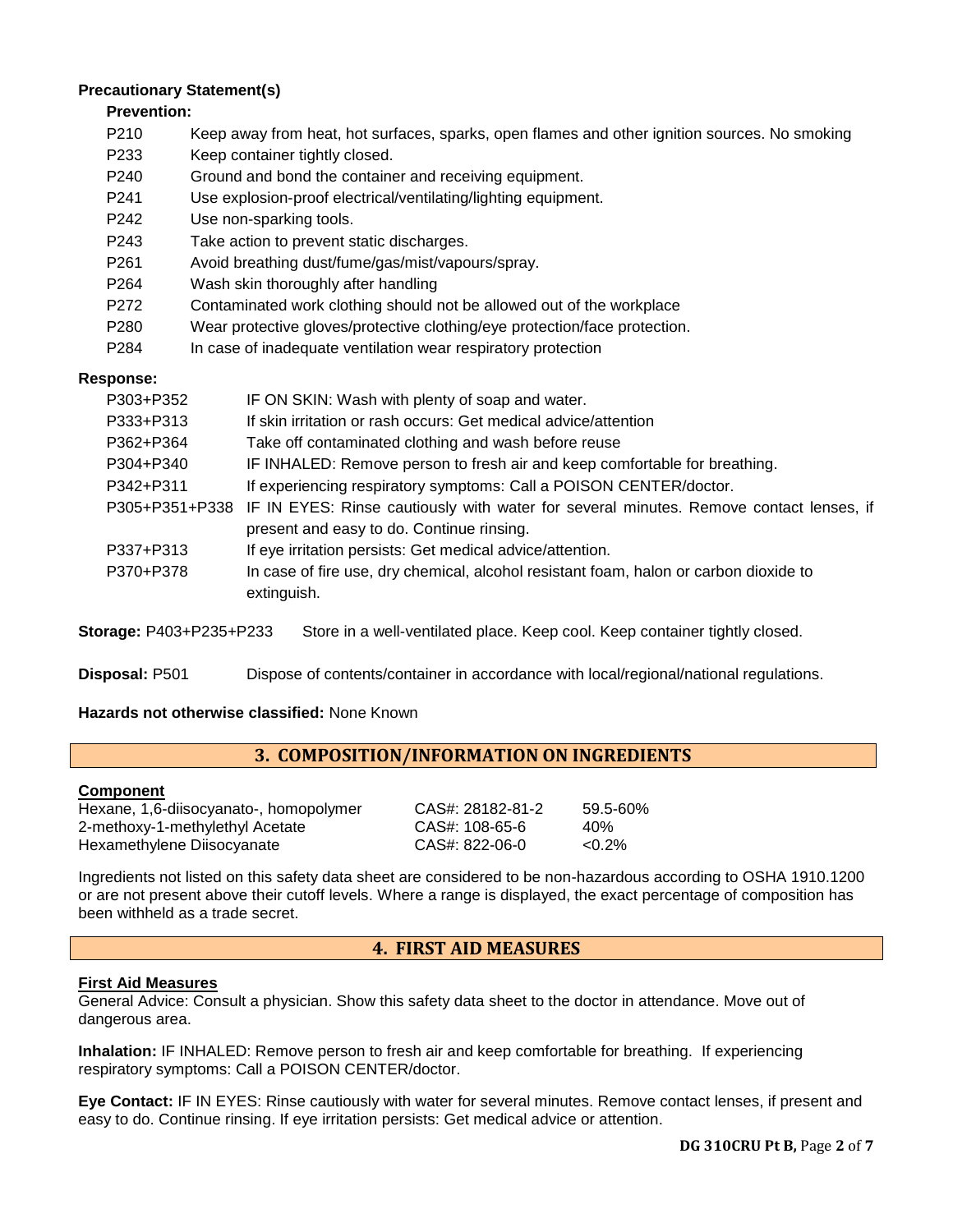**Ingestion:** IF SWALLOWED: Immediately call a POISON CENTER/doctor. Do NOT induce vomiting. Never give anything by mouth to an unconscious person. Rinse mouth if conscious.

**Skin Contact:** IF ON SKIN (or hair): Take off immediately all contaminated clothing. Rinse skin with water or shower. Wash off with soap and plenty of water. If skin irritation or rash occurs: Get medical advice/attention.

## **5. FIRE-FIGHTING MEASURES**

**Suitable Extinguishing Media:** Alcohol-resistant foam, dry chemical, halon or carbon dioxide

#### **Specific Hazards Arising from the Chemical**

In a fire or if heated a pressure increase will occur and the container may burst.

Vapors are flammable and heavier than air. Vapors may travel across the ground and reach remote ignition sources causing a flashback fire danger.

**Hazardous Combustion Products:** Carbon oxides & Nitrogen oxides

#### **Protective Equipment and Precautions for Firefighters**

Wear self-contained breathing apparatus and full protective gear for firefighting.

**Further Information:** Use water spray to cool unopened containers. See Section 7 for safe handling and storage

## **6. ACCIDENTAL RELEASE MEASURES**

#### **Personal Precautions, Protective Equipment and Emergency Procedures**

Use personal protective equipment. Avoid breathing dust/fume/gas/mist/vapours/spray. Ensure adequate ventilation. Remove all sources of ignition. Evacuate personnel to safe areas. Beware of vapours accumulating to form explosive concentrations. Vapours can accumulate in low areas.

## **Environmental Precautions**

Prevent further leakage or spillage if safe to do so. Do not let product enter drains or waterways.

## **Methods and Material for Containment and Cleaning Up**

Contain spillage, and then collect with an electrically protected vacuum cleaner or by wet-brushing and place in container for disposal according to local regulations.

## **7. HANDLING AND STORAGE**

## **Precautions for Safe Handling**

Do not handle until all safety precautions have been read and understood. Avoid contact with skin and eyes. Avoid breathing dust/fume/gas/mist/vapours/spray. Keep away from heat, hot surfaces, sparks, open flames and other ignition sources. No smoking. Ground and bond the container and receiving equipment. Take measures to prevent the buildup of electrostatic charge. Use non-sparking tools. Wash hands and skin thoroughly after handling. Use only outdoors or in a well-ventilated area. Wear protective gloves/protective clothing/eye protection/face protection.

## **Conditions for Safe Storage, Including any Incompatibilities**

Keep container tightly closed in a dry, cool and well ventilated place. Containers which are opened must be carefully resealed and kept upright to prevent leakage.

## **8. EXPOSURE CONTROLS/PERSONAL PROTECTION**

#### **Exposure Guidelines Component Exposure Limits**

2-methoxy-1-methylethyl Acetate, CAS#: 108-65-6: TWA 50 ppm, AIHA. Hexamethylene Diisocyanate, CAS#: 822-06-0: TWA 0.005 ppm ACGIH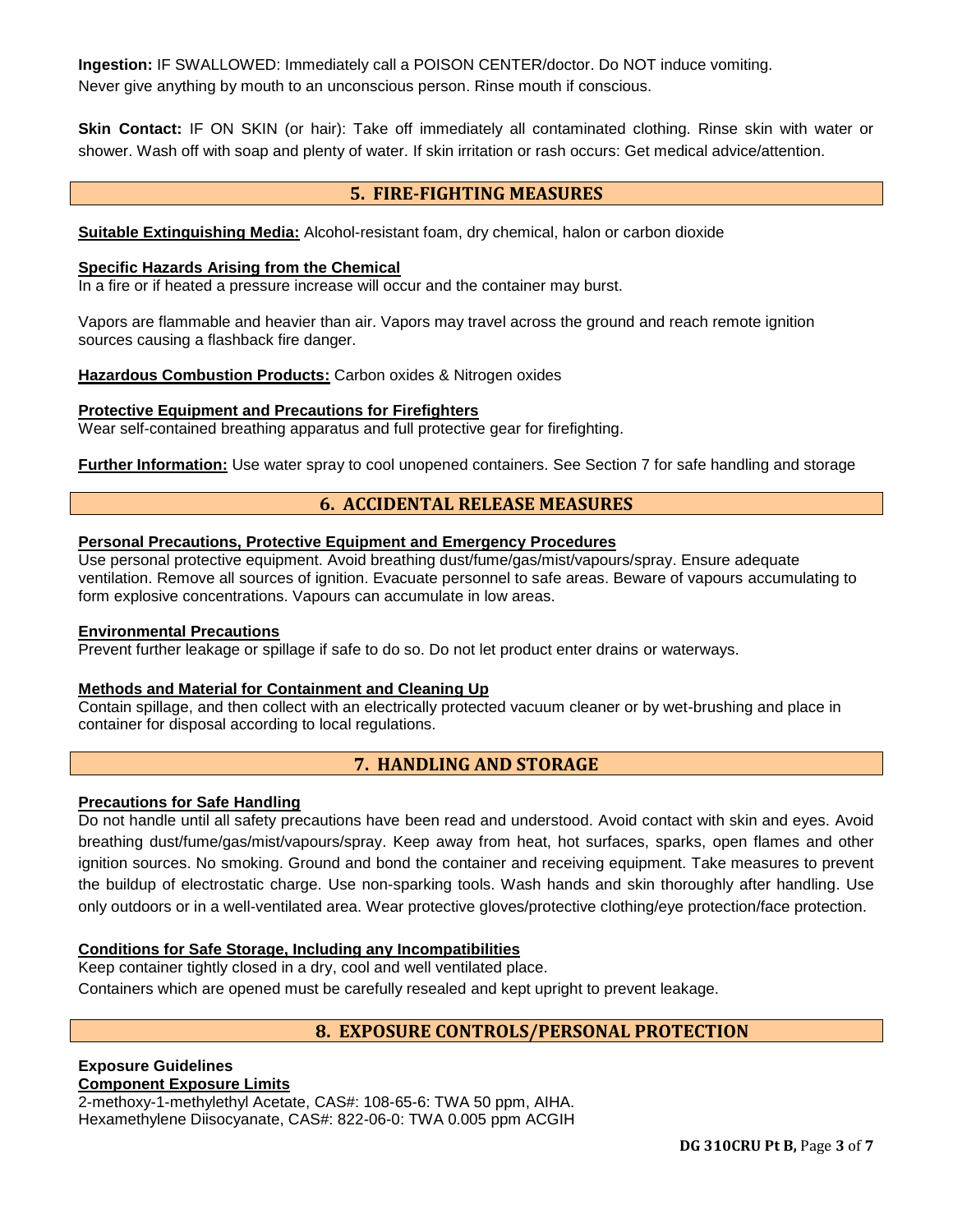## **Appropriate Engineering Controls**

Local Ventilation: Recommended General Ventilation: Recommended

## **Individual Protection Measures, such as Personal Protective Equipment**

**Eye/Face Protection:** Use proper protection – Safety Glasses as a minimum

**Skin and Body Protection:** Wash at mealtime and end of shift. Skin contact must be avoided by using impervious protective clothing (gloves, aprons, boots, etc.). Use chemical protective gloves as a minimum and wash skin promptly upon any skin contact.

**Respiratory Protection:** Use respiratory protection unless adequate local exhaust ventilation is provided or exposure assessment demonstrates that exposures are within recommended exposure guidelines. Where concentrations are above recommended limits or are unknown, appropriate respiratory protection should be worn. Follow OSHA respirator regulations (29 CFR 1910.134) and use NIOSH/MSHA approved respirators.

**General Hygiene Considerations:** Handle in accordance with good industrial hygiene and safety practice. Wash hands before & after breaks and work day.

## **9. PHYSICAL AND CHEMICAL PROPERTIES**

#### **Information on Basic Physical and Chemical Properties**

| <b>Physical State: Liquid</b><br><b>Appearance: Clear</b><br><b>Color: Colourless</b>                                                                                        | <b>Odor: Solvent Odor</b><br><b>Odor threshold: No Data</b>                                                |                          |
|------------------------------------------------------------------------------------------------------------------------------------------------------------------------------|------------------------------------------------------------------------------------------------------------|--------------------------|
| <b>Property</b><br>Vapor Pressure<br>Vapor Density<br><b>Relative Density</b><br>pH:<br>Melting/Freezing Point<br>Solubility                                                 | Value<br>Not Available<br>Not Available<br>Not Available<br>Not Relevant<br>Not Relevant<br>Not Available  | <b>Remarks - Method</b>  |
| <b>Evaporation Rate</b><br>Flash Point<br><b>Flammability Limits</b><br>Flammability (Solid, gas)<br><b>Auto Ignition Temperature</b><br>Initial Boiling Point/Boiling Range | Not Available<br>46 Degrees C (114 Degrees F)<br>No Data<br>Not Relevant<br>Not Available<br>Not Available | Setaflash Closed Cup     |
| <b>Decomposition Temperature</b><br>Viscosity<br><b>Specific Gravity</b>                                                                                                     | Not Available<br>Not Available<br>1.04 at 25 Degrees C                                                     | $8.7 +/- 0.01$ Lbs./gal. |

## **10. STABILITY AND REACTIVITY**

**Chemical Stability:** Stable under recommended storage conditions

**Possibility of Hazardous Reactions:** Hazardous polymerization will not occur under recommended storage conditions

**Conditions to Avoid:** Heat, Flames and Sparks

**Incompatible Materials:** Keep away from water, strong oxidizing agents, amines, alcohols and surface active materials.

## **Hazardous Decomposition Products:**

Hazardous decomposition products formed under fire conditions, Carbon and Nitrogen oxides.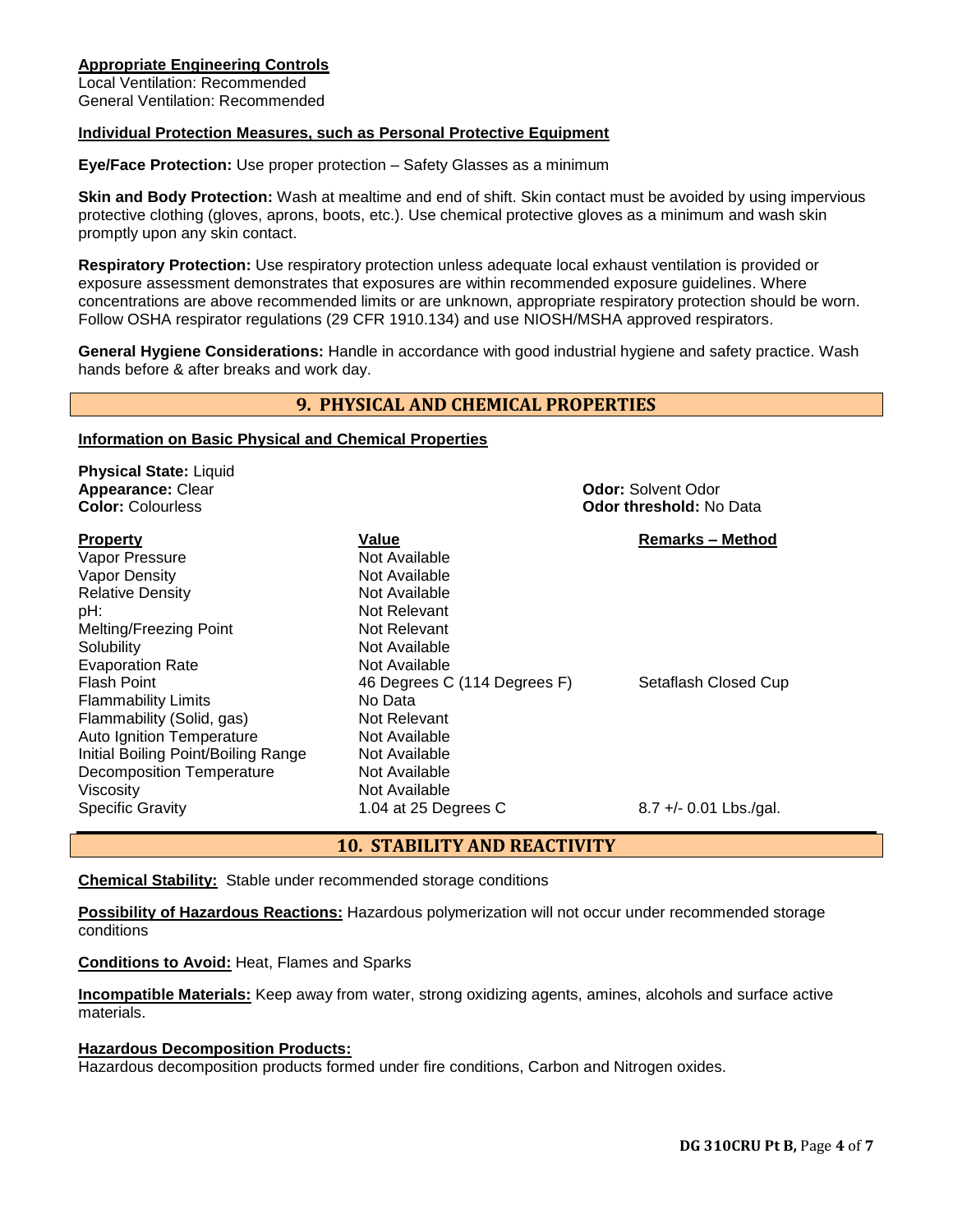# **11. TOXICOLOGICAL INFORMATION**

**Likely Routes of Exposure:** Inhalation, Skin Contact, Eye Contact Ingestion is not a likely route of exposure under normal working conditions.

#### **Symptoms of Exposure:**

May cause allergic skin reaction, Causes serious eye irritation, May cause allergy or asthma symptoms or breathing difficulties if inhaled

## **Delayed and Immediate Effects as well as Chronic Effects from Short and Long-Term Exposure**

Repeated Exposure may cause skin dryness and cracking.

#### **Carcinogenicity:**

Product is not expected to be carcinogenic.

## **Other Chronic Effects: None Known**

## **Numerical Measures of Toxicity**

2-methoxy-1-methylethyl Acetate: Oral LD50: Rat, 6,190 mg/kg; Dermal LD50: Rabbit, >5,000 mg/kg; Inhalation LC50 Rat 6 hrs. >4345 ppm

Hexane, 1,6-diisocyanato-, homopolymer: Oral LD50: Rat, >5,000 mg/kg; Dermal LD50: Rabbit, >2,000 mg/kg; Inhalation LC50 Rat 6 hrs. >1.8 ppm

## **12. ECOLOGICAL INFORMATION**

**Ecotoxicity:** Material may be toxic to aquatic organisms. .

## **Acute Toxicity: Fish** Components: 2-methoxy-1-methylethyl Acetate: LC50 Fathead Minnow, 96 hr, 161 mg/l

## **Acute Toxicity: Invertebrates**

Components: 2-methoxy-1-methylethyl Acetate: EC50 Water Flea, 48 hr, 408 mg/l

**Persistence and Degradability:** Solvent portion is expected to be readily biodegradable. **Bioaccumulation:** No Data Available

**Mobility:** This material has a low solubility in water. The solvent portion has high volatility (tendency to move from water to air) and will partition rapidly to the air. Therefore chronic aquatic toxicity is not expected, however a significant spill may cause long-term adverse effects in the aquatic environment.

## **Other Adverse Effects**: No Data Available

## **13. DISPOSAL CONSIDERATIONS**

## **Waste Treatment Methods**

**Disposal of Wastes:** Under RCRA 40 CFR 261 this material is a hazardous waste. Dispose of in accordance with all federal, state, and local regulations. If uncertain of local requirements, contact the proper environmental authorities for information on waste disposal in your area. Contact a licensed professional waste disposal service to dispose of this material.

**Contaminated Packaging:** Dispose of as unused product.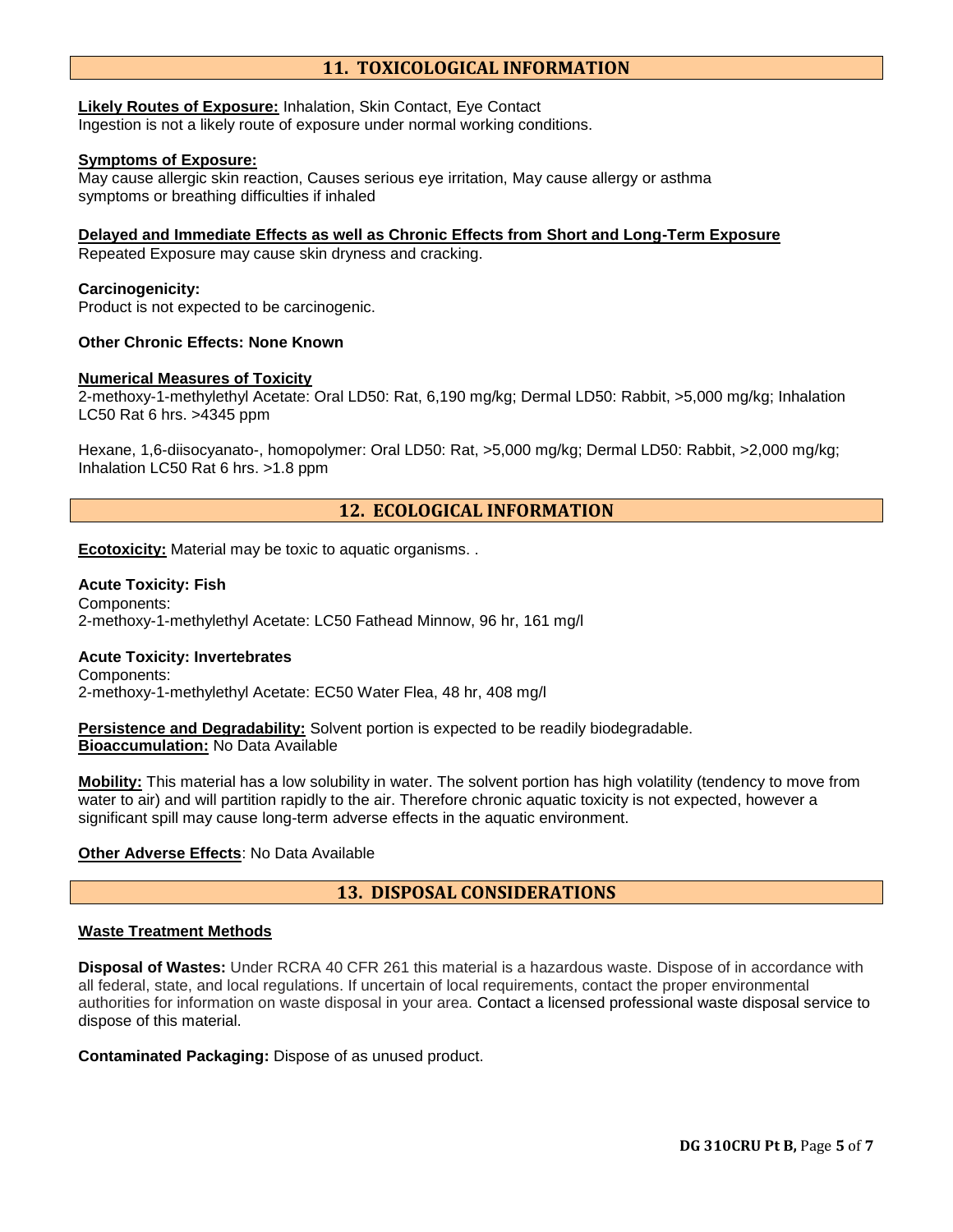# **14. TRANSPORT INFORMATION**

## **D.O.T. :** UN1263, PAINT, 3, III

**Packaging Exception for 1 gal cans, 5 gallon pails & 55 gallon drums,** *Ground Shipments Only***.**

49 CFR 173.120(b)(2) A flammable liquid with a flash point at or above 38°C (100°F) that does not meet the definition of any other hazard class may be re-classed as a combustible liquid.

This product has a flash point at or above  $38^{\circ}$ C (100 $^{\circ}$ F). It is therefore excepted from labeling requirements ..., specification packaging …, and shipping papers*… if shipped in non-bulk packaging*. **Non-bulk packaging** means a packaging which has a maximum capacity of 450 Liters (119 gallons) or less as a receptacle for a liquid. Therefore, when shipped by ground in non-bulk packaging  $( \leq 119 \text{ gal.})$ , this item is not DOT regulated.

## *This provision does not apply to transportation by vessel or air.*

**I.A.T.A.:** UN1263, PAINT, 3, III

**I.M.D.G.:** UN1263, PAINT, 3, III Marine Pollutant: No

## **15. REGULATORY INFORMATION**

#### **International Inventories**

**TSCA:** All chemical substances in this material are included on or exempted from listing on the TSCA Inventory of Chemical Substances.

| <b>US Federal Regulations</b>      |                                                                    |       |
|------------------------------------|--------------------------------------------------------------------|-------|
| <b>SARA 302: None</b>              |                                                                    |       |
|                                    | SARA 311/312 Hazard Categories: Acute: Yes, Fire: Yes, Chronic: No |       |
| <b>SARA 313 Hazard Categories:</b> |                                                                    |       |
| CAS Number                         | <b>Component Name</b>                                              | Wt. % |
| None Known                         |                                                                    |       |

**SARA Extremely Hazardous Substances (EHS)/CERCLA hazardous Substances**

Hexamethylene Diisocyanate (HDI) CERCLA/SARA RQ 100 lbs. (500 lbs. of DG310 Pt B)

**CWA (Clean Water Act):** This product contains organic solvents and may be subject to regulation by Section 311 of the Clean Water Act and the Oil Pollution Act. Releases of the product into or leading to surface waters must be reported to the National Response Center at 1-800-424-8802.

## **Supplemental State Compliance Information**

#### **California:**

Warning: This product contains the following chemical(s) listed by the State of California under the Safe Drinking Water and Toxic Enforcement Act of 1986 (Proposition 65) as being known to cause cancer, birth defects or other reproductive harm. **None Known**

## **States Right To Know:**

Hexane, 1,6-diisocyanato-, homopolymer, CAS# 28182-81-2: New Jersey, Pennsylvania 2-methoxy-1-methylethyl Acetate, CAS# 108-65-6: New Jersey, Pennsylvania

## **U.S. EPA Label Information:** No Data